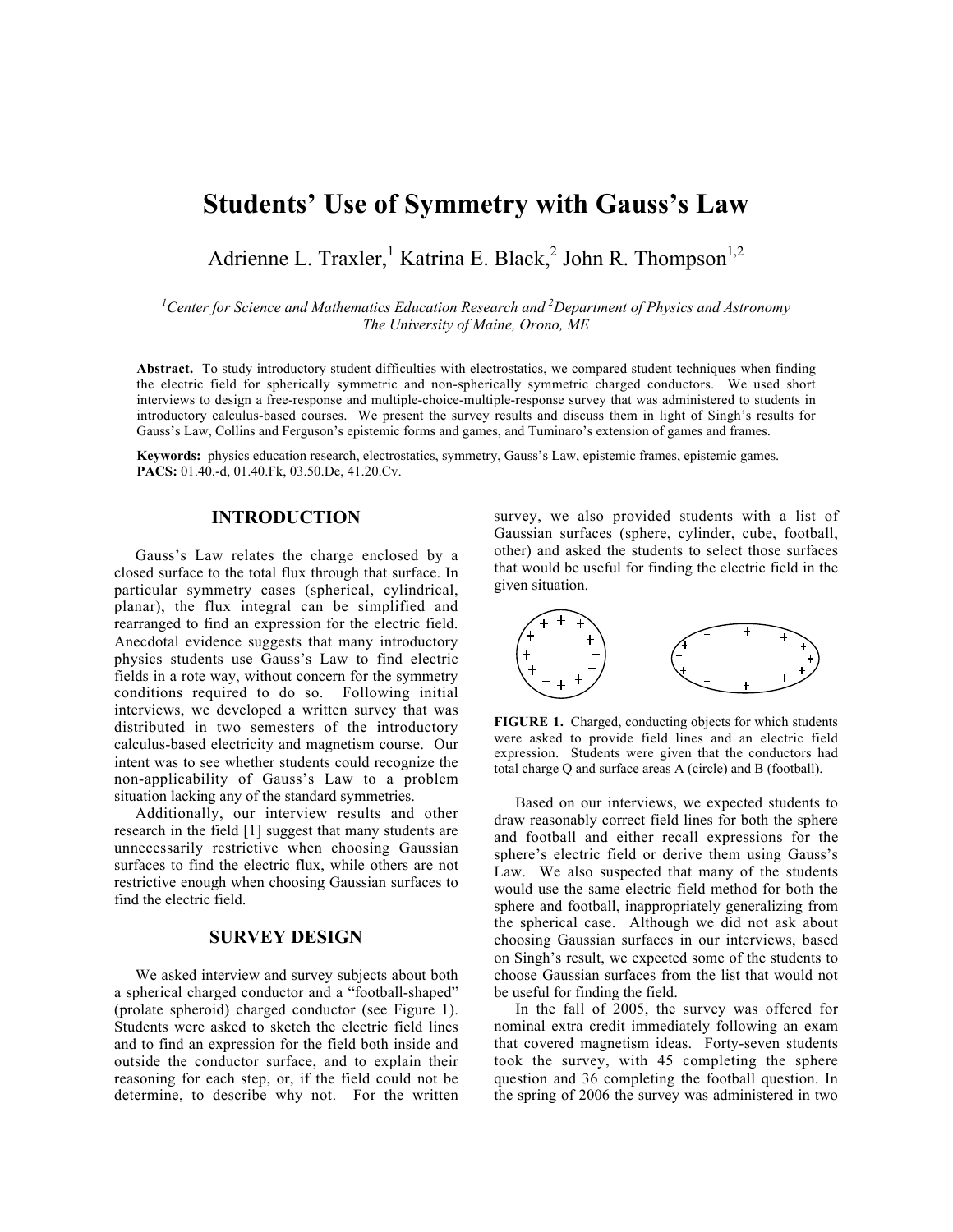out of 8 recitation sections; the TAs for these sections offered to administer the survey during class time. The survey was distributed following an exam that covered Gauss's Law, but no extra credit was offered. Sixteen students completed the survey. All students completed both questions. (The groups will be referred to by year, i.e., 2005 and 2006.)

### **RESULTS AND DISCUSSION**

Although we were primarily interested in how students developed a mathematical expression for the electric field, many students had difficulty with the supporting ideas required to begin such a development, including the differences between electric and magnetic ideas and the construction of field lines.

A few students in 2005 seemed to use magnetic ideas in tackling the problem. One student drew X's around the conductor and drew perpendicular force and velocity vectors, although she referred to these as "electric field lines." We interpret the  $X$ 's as indicating a magnetic field directed into the page. Other students wrote expressions such as  $\oint_{E} \vec{E} \cdot d\vec{l} = \frac{\varepsilon_0 I_{induced}}{2\pi}$ , apparently confusing Gauss's

Law with Ampère's Law. These students, however, were in the minority.

A number of students showed trouble with one or more ideas from electrostatics. For example, even in the simpler case of the sphere about 40% of students in  $2005$  (n = 45) drew field lines with some kind of error (curved rather than straight, inside the conductor, or pointing toward the conductor). A third of the students gave a nonzero field expression for the inside of the conductor and 18% gave an expression for the field outside the conductor with no dependence on distance. Surprisingly, 18% also drew or described negative charges attracted by the positive charge on the conductor. These negative charges sometimes resided on the Gaussian surface, indicating an incomplete understanding of the purpose of the Gaussian surface. All of these difficulties— confusion with magnetic ideas, trouble drawing field lines, and qualitatively incorrect field behaviors inside and outside conductors—would make appropriate use of Gauss's Law difficult.

In 2005, only 7 of 45 students wrote a correct expression for the electric field outside the spherical conductor, and of these students 4 included some form of correct explanation. In 2006, 10 (of 16) gave the correct expression; of these, 3 accompanied it with a correct explanation.

The football question was even more difficult for students. In 2005, 5 of 36 students gave what we considered a correct answer for the field outside the football (that is, the electric field cannot be found), but none provided a correct explanation of why this was the case. One student, however, seemed to be on the right track with the explanation "the electric field is not evenly dispersed so without the dimensions the electric field cannot be found." Students in 2006 fared no better, with 3 of 16 stating that the electric field could not be found. Two of these students explained their response in a similar manner to the student in 2005.

**TABLE 1.** Percentage of correct electric field expressions for the two conductors (with or without correct explanation).

| <b>Field Location</b> |                    | 2005 semester | 2006 semester |          |  |
|-----------------------|--------------------|---------------|---------------|----------|--|
|                       | Sphere<br>Football |               | Sphere        | Football |  |
|                       | $(n=45)$           | $(n=36)$      | $(n=16)$      | $(n=16)$ |  |
| Inside                | 29%                | 36%           | 44%           | 56%      |  |
| Outside               | 16%                | 14%           | 63%           | 19%      |  |

Overall, fewer than half of the students explained the reasoning behind their responses on the written survey in 2005, either with words or with a step-bystep mathematical solution, for either correct or incorrect responses. In 2006, we strengthened language in the directions explicitly asking for a written explanation, but still, only 9 of the 16 students provided any sort of explanation. Even from the scant information supplied, however, some interesting patterns emerge.

The rarity of step-by-step problem solving was a more widespread issue. Very few students provided any mathematical steps leading to their final electric field expressions. This suggests that in the case of the sphere they simply remembered and wrote the  $kq/r^2$ form for a spherical charge distribution.

Although the data were somewhat "noisier" than we expected, the predicted pattern did emerge. In particular, of the students who gave electric field expressions for both problems (34 students in 2005 and 16 in 2006), 66% in 2005 and 57% in 2006 used essentially the same method for both (i.e., the same steps if a derivation was used, or the same functional form if only an equation was given).

The results of the multiple-choice-multipleresponse Gaussian surface question, summarized in Table 2, were as expected. For the sphere, 40% (2005) and 75% (2006) of students chose only a spherical Gaussian surface, but a significant minority (31% and 13%, respectively) included some, but not all, other listed surfaces in addition to the sphere. Most frequently, the additional surface was the cylinder. Additionally, 24% and 12% of students chose either all the listed surfaces or explicitly wrote that any closed surface would be a useful Gaussian surface.

For the football, 25% (2005) and 75% (2006) of students chose only a football-shaped Gaussian surface. Fewer students (8% and 13%) chose the football along with some other surfaces, and 25% and 12% of students chose all the listed surfaces or any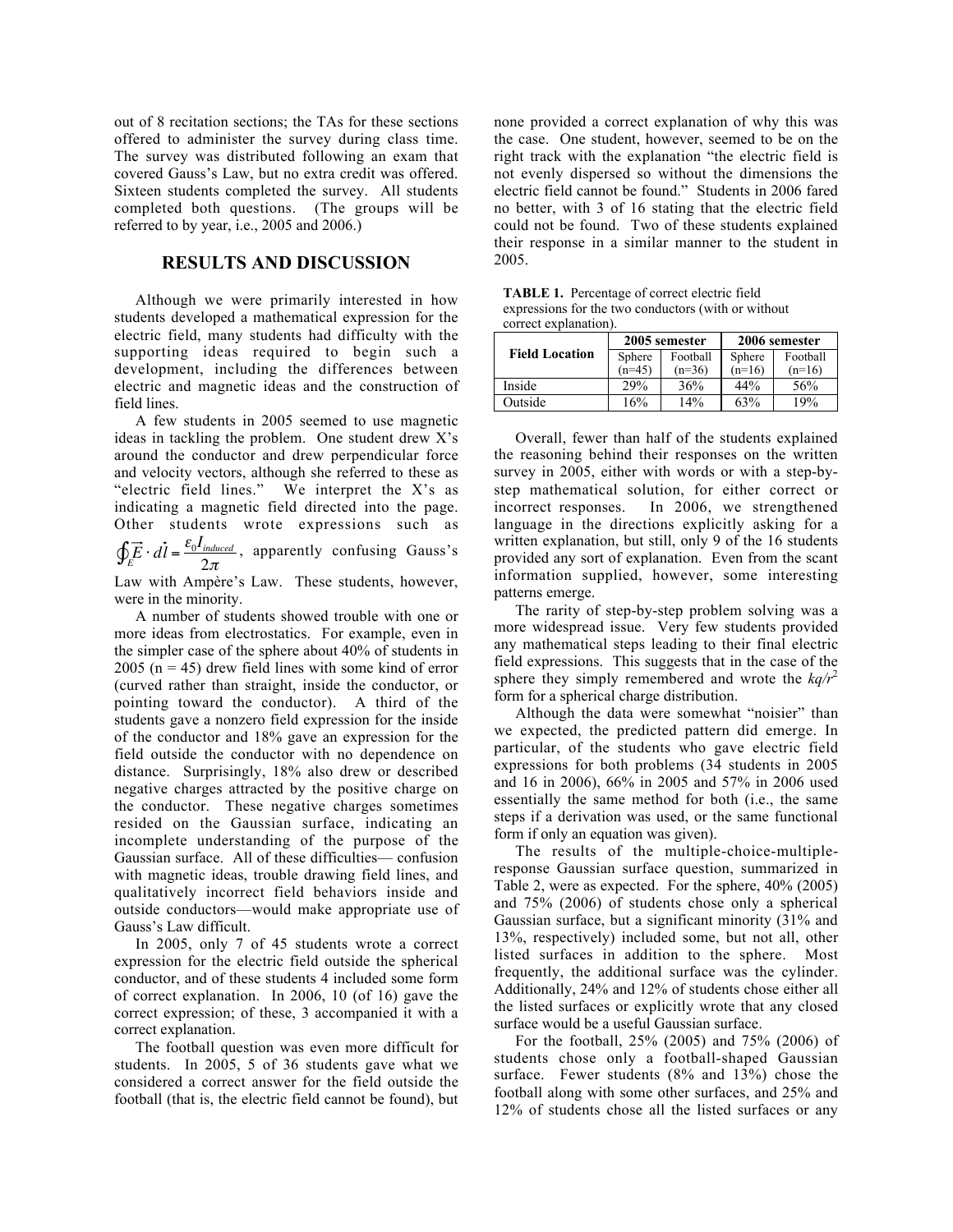closed surface. Interestingly, although only 2% of students in 2005 (and none in 2006!) did not include the spherical Gaussian surface when choosing appropriate surfaces for the sphere, 17% and 6% of students did not include the football-shaped surface in the football situation.

| <b>TABLE 2.</b> Shapes of Gaussian surfaces chosen for both |  |  |  |
|-------------------------------------------------------------|--|--|--|
| shapes of conductor                                         |  |  |  |

|                       |          | 2005 semester | 2006 semester |          |  |
|-----------------------|----------|---------------|---------------|----------|--|
| <b>Surface Chosen</b> | Sphere   | Football      | Sphere        | Football |  |
|                       | $(n=45)$ | $(n=36)$      | $(n=16)$      | $(n=16)$ |  |
| Shape Only            | 40%      | 25%           | 75%           | 75%      |  |
| $Shape + others$      | 31%      | 8%            | 13%           | 13%      |  |
| Other than shape      | $2\%$    | 17%           | $0\%$         | 6%       |  |
| Any or all            | 24%      | 25%           | 12%           | 12%      |  |

The results of the Gaussian surface question indicate several difficulties with the interpretation of Gaussian surfaces as a (mathematical) tool.

# **Interpretation of Results Using Epistemic Frames and Games**

Epistemic frames [2,3] and games [3,4] as discussed in earlier work and then applied to physics problem solving [3], provide an interesting lens through which to view our data. Briefly, an epistemic frame can be described as a student's perception and expectations surrounding the situation at hand (for example, being in a lecture setting, or doing physics homework in a dorm room). An epistemic game is the series of moves followed by the student (e.g., writing notes and staying quiet in a lecture, or working through the solution to the physics problem and asking friends for help) to generate some target structure, known as the epistemic form [4]. (In a lecture setting, the epistemic form associated with the *note-taking* game is a set of notes that reflect the lecture content.) A student's current frame influences which games are seen as useful in order to achieve the perceived target structure.

We interpreted our results using this framework, in the hopes of gaining additional insights into student responses. Tuminaro identifies three distinct frames students use when solving physics problems: *rote equation-chasing*, *qualitative sense-making*, and *quantitative sense-making*.

To successfully navigate both survey tasks, students must use the *qualitative* (for the field line sketch) and *quantitative* (for the field expression) *sense-making* frames. For the sphere, *rote equationchasing* could potentially lead to a correct response. Since using any memorized general form of Gauss's Law (including restricted forms such as  $EA = q/\varepsilon_0$ ) leads to the correct solution, students do not need to make sense of Gauss's Law or consider if it applies in order use it correctly. For the football-shaped conductor, however, the electric field is stronger near the "ends" of the football. Because of this lack of symmetry, it is essentially impossible to find a Gaussian surface for which the magnitude of *E* is constant without already having an expression for the field, rendering Gauss's Law impotent in this situation. Students in the *rote equation-chasing* frame might simply extend their solution from the sphere task, while students in a sense-making frame might realize that the change in the problem situation prohibited a straightforward use of Gauss's Law to find the field.

In general, we expected many students to be in the *rote equation-chasing* frame, remembering a series of steps to use Gauss's Law for the sphere and applying those same steps to the football. We found that many students were even more rote in their use of the process than we expected, to the point of some refusing to answer without numbers to substitute for the values of the charge on the conductors. Many students seemed to process a kind of "if-check": if the electric field equation was remembered, then write it down; otherwise, don't worry about deriving it. Figure 2 summarizes a frames view of the survey tasks and results.



**FIGURE 2.** Epistemic frames and associated epistemic games associated with the task of determining the electric field for the objects in Figure 1.

The idea of epistemic forms also provides one possible explanation for the lack of student explanations when completing the survey. If students perceived the expression for *E* to be the target structure, then detailed steps would not necessarily be worth writing (especially if the final equation could simply be recalled). Since the grading of homework and exam questions in our traditional courses typically emphasize the final result (even if the problem asks for explanation), it is not unreasonable to suspect that students considered providing reasoning as unimportant, rather than being unable to provide reasoning. For the researchers, on the other hand, the process was as interesting as the final expression, so the complete derivation was the hoped-for epistemic form. If further surveys were done in the future on this topic, it might be helpful to rewrite the language to deemphasize the importance of the final field expression.